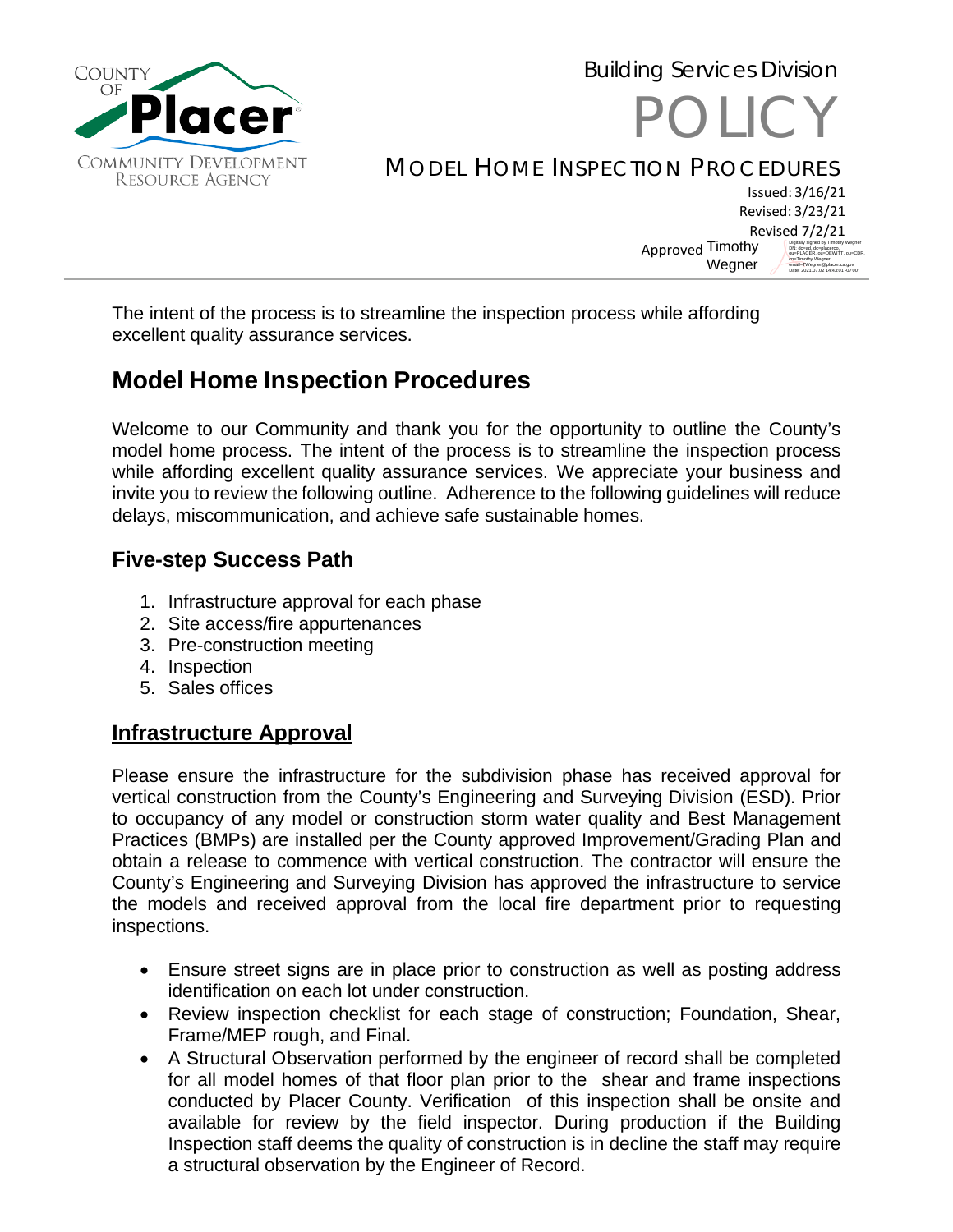#### **Site access/ fire appurtenance**

- All access roads must support a center point load of 75,000 lbs and have an all- weather surface.
- Roads that have a dead-end shall have a turn-a-round with a fifty foot inside turning radius or hammer-head type.
- Access roads will consist of two ten-foot lanes of travel.
- Signage will be in place for emergency vehicle access.
- All fire water must be serviceable before combustible building materials are onsite.
- Fire water shall have two 2  $\frac{1}{2}$  connections or one 4  $\frac{1}{2}$  connection.

#### **Pre-construction Meeting**

Prior to building permit issuance for model homes Placer County Building Division requires a pre-construction meeting with the developer's assigned superintendent and their direct report. Please contact Supervising Building Inspector Andreas Theisen [atheisen@placer.ca.gov](mailto:atheisen@placer.ca.gov) or (530) 745-3167 to schedule this meeting.

#### **Inspection**

New subdivisions being constructed in Placer County will require County field inspection supervisors and seniors to participate in the inspection process. The supervisors will attend along with area field inspectors for the following inspections: foundation, shear, frame and final. The supervisor will be responsible for scheduling time and ensuring compliance with this policy and ensure that there is no deviation from this process. A 48 hour notice is required to ensure a field inspector and supervisor are available to conduct the inspection. The approved plans must be kept at the job site trailer. Plans must be available for field inspection staff at time of inspection. During an inspection if the field set is not made available, no inspections will be completed, and a re-inspection fee may be charged.

Subdivisions that do not contain models will require the contractor to designate a prototype lot. The prototype will serve as the model for the inspection sequence. All identical production units **shall not precede prototype inspection approval***. For example: a shear inspection may not be granted before the prototype has received a shear inspection and corrections have been addressed gaining approval to progress to the next stage of construction.*

Please coordinate model home inspection schedules with the Supervising Inspector.

Model home inspections require a 48-hour notification to ensure that a supervisor or senior is available for the following inspections: